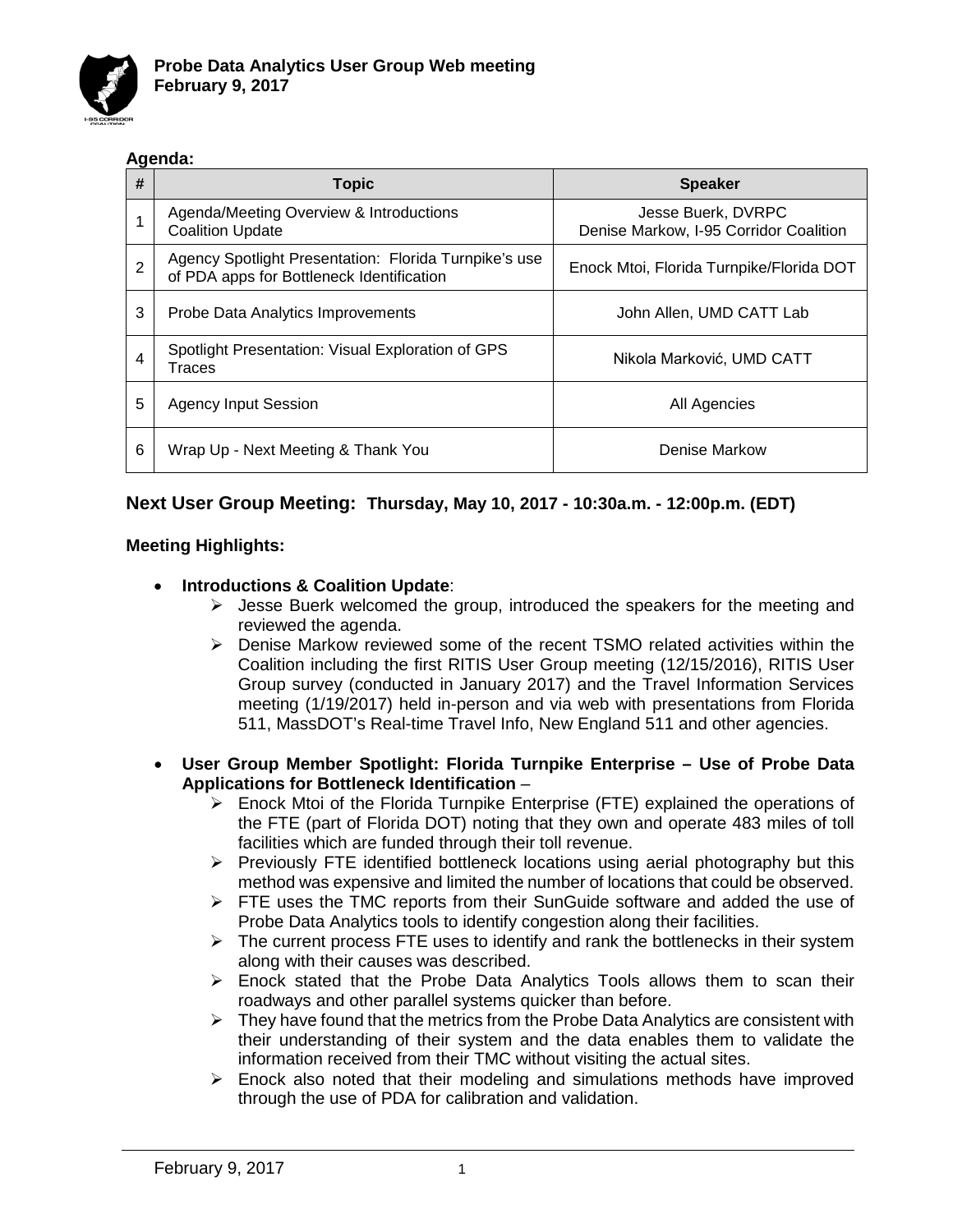

- **Probe Data Analytics Improvements**  John Allen (CATT Lab) provided an update on each of the following:
	- $\triangleright$  Recent Updates The implementation of the Hadoop computing platform and the removal of the Flash Player were the major recent updates that have enabled many other features and functionality to move forward.
	- $\triangleright$  Deployment Roadmap The current and planned feature deployment schedule for 2017 was reviewed.
	- $\triangleright$  Q1 2017 Updates:
		- FLASH Player Migration enables high value features including: Advanced time selection and Map-based TMC selections
		- My History organizes user's downloads, queries and reports
		- MAP-21 Widgets updated to reflect the Final Rule (UPDATE: CATT Lab is working with our partners, including other universities and AASHTO, to produce written step-by-step procedures (and suggested strategies) to guide agencies through the process of setting appropriate targets for each required metric; and designing report layouts for all of the required submissions to FHWA.)
		- Removal of all date range, granularity and number of TMC restrictions
	- $\triangleright$  Q2 2017 Updates:
		- FLASH Migration (Results pages) no Flash Player for results pages
		- **Custom Coloring for UDC Tables**
		- Map Selections create and customize TMC sets using a map function
		- Advanced Time Selection allows full control of analysis times (include/exclude holidays, certain dates, certain times, etc.)
		- Custom graph formatting/exports currently under development and will be funded through PennDOT
		- **Basic O-D Data Analytics (Phase I)\* currently under development and being** built from a use case perspective (such as Traffic Impact Studies, Transit Routing, Detour Analysis, Evacuation Planning). This will be a standalone app (not part of the PDA Suite). **The CATT Lab is looking to form a Focus Group to help refine development and prioritization of additional use-cases and features – interested Users should contact John Allen (**[jallen35@umd.edu](mailto:jallen35@umd.edu)**).**
	- $\triangleright$  Following the presentation/updates, the following questions were discussed:
		- Mena Lockwood (VDOT) asked about the data set being used for the O-D Analytics. INRIX and HERE data is being looked at. John noted that the data sets are separate from the speed data.
		- Mena asked if data that VDOT purchased through Streetlight will be able to be ingested into the O-D Analytics tool. John noted that it has not been looked into at this point but is something that may be considered.
		- Daivamani Sivasailam (MWCOG) asked what the smallest level of geography that will be available for use within the O-D Analytics. It was noted that the smallest geography is at the road level, but the tool is still in the early stages of development and that has yet to be finalized.
		- Wenjing Pu (FHWA) as about the anticipated cost of the O-D Analytics tool. It was noted that there will be a cost for agencies to procure data from a vendor. However, it is too early in the development process to determine what cost, if any, will be assessed for the O-D Analytics tool.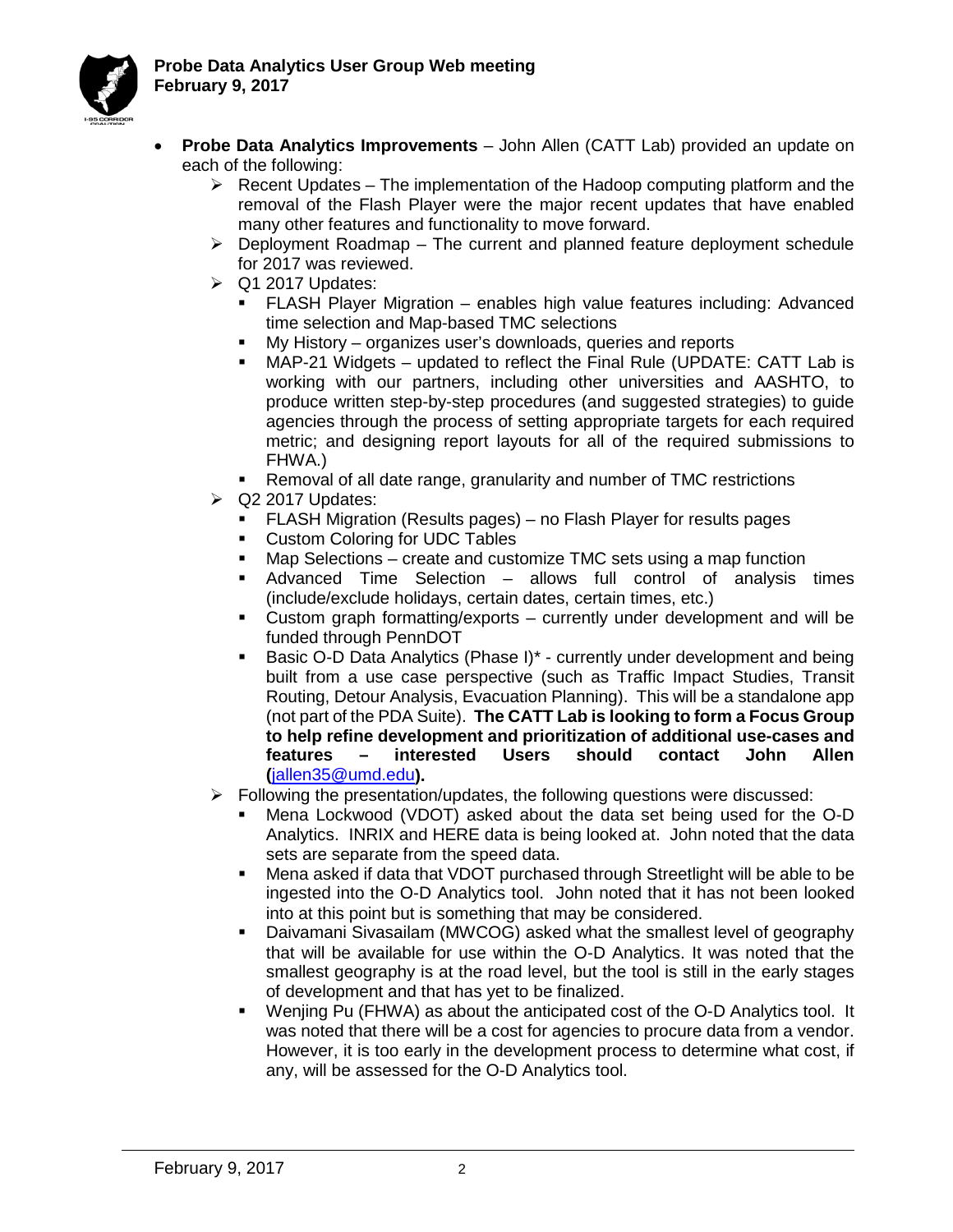

## • **Spotlight Presentation: Visual Exploration of GPS Traces** –

- $\triangleright$  Nikola Marković, UMD CATT provided a presentation on the use of GPS trace data.
- $\triangleright$  He noted that the work is based on an INRIX data set covering four months.
- $\triangleright$  MdSHA asked UMD CATT to investigate this data set and identify potential applications of the GPS Trace data, as this was the first time they had purchased this type of data.
- $\triangleright$  The visualizations showed the endpoints (beginning and end) of each trip as well as waypoints.
- $\triangleright$  All of the trips had either a beginning, end or waypoint within Maryland.
- $\triangleright$  Seventy-five percent of the trips were totally within Maryland and had a median trip duration is of 18 minutes.
- $\triangleright$  State based O-D trips (for trips between Maryland and other states) were shown using a chord diagram (approximately 5 million trips) – most trips were from neighboring states.
- $\triangleright$  Another chord diagram provided data on trips within the state of Maryland (by County) – most trips originated and ended within the same county. T
- $\triangleright$  Trajectories were shown for trips along I-95.
- $\triangleright$  Heat maps were used to visualize trip generators and activity zones.
- $\triangleright$  The application of unsupervised learning such that the algorithms can find groups of trips with the same origins and destinations was shown.
- $\triangleright$  When overlaid with the transit network, it can show if the network can handle major origin-destination pairs or if modifications to the system may be needed.
- $\triangleright$  How GPS traces can be compared to other data sources such as EPA pollution data (emissions) was also shown.
- $\triangleright$  Nikola noted that the CATT Lab is currently developing a suite of tools for the analysis of trajectory data.

#### **Please note that the audio and visual presentation of this GPS Trace demonstration is available at [https://vimeo.com/204254492.](https://vimeo.com/204254492)**

- Following the presentation/updates, the following questions were discussed:
	- o Mena Lockwood asked about the return on investment for Maryland. Nikola stated that the had not spoken with MdSHA but the most promising application appears to be the Volume and Turning Movement project.
	- o Daivamani Sivasailam noted the potential for activity-based modeling. Nikola agreed that it is a great resource for model calibration and that it may replace models. Penetration rate is about 1/2 % and it is expected to increase in the future. Combining data from multiple vendors would also help on that end.
	- o Keith Miller (NJTPA) asked if any bias has been found in the data. Nikola noted the data is naturally biased towards heavy vehicles but it can be corrected for since they have vehicle weight class information.
	- $\circ$  Keith Miller asked about income and if where the traces are coming from is known. Nikola stated that the provider type is known (fleet, cell, integrated GPS).
	- o Wenjing Pu noted that FHWA is interested in this type of data for travel behavior at the national level.
	- o David Heller (SJTPO) asked about the availability of the graphics. John noted that they are not yet available but it will be part of a separate tool.
	- o Wenjing Pu asked if Nikola had collaborated with Lei Zhang, Director of the National Transportation Center at UMD who is doing a project for FHWA with GPS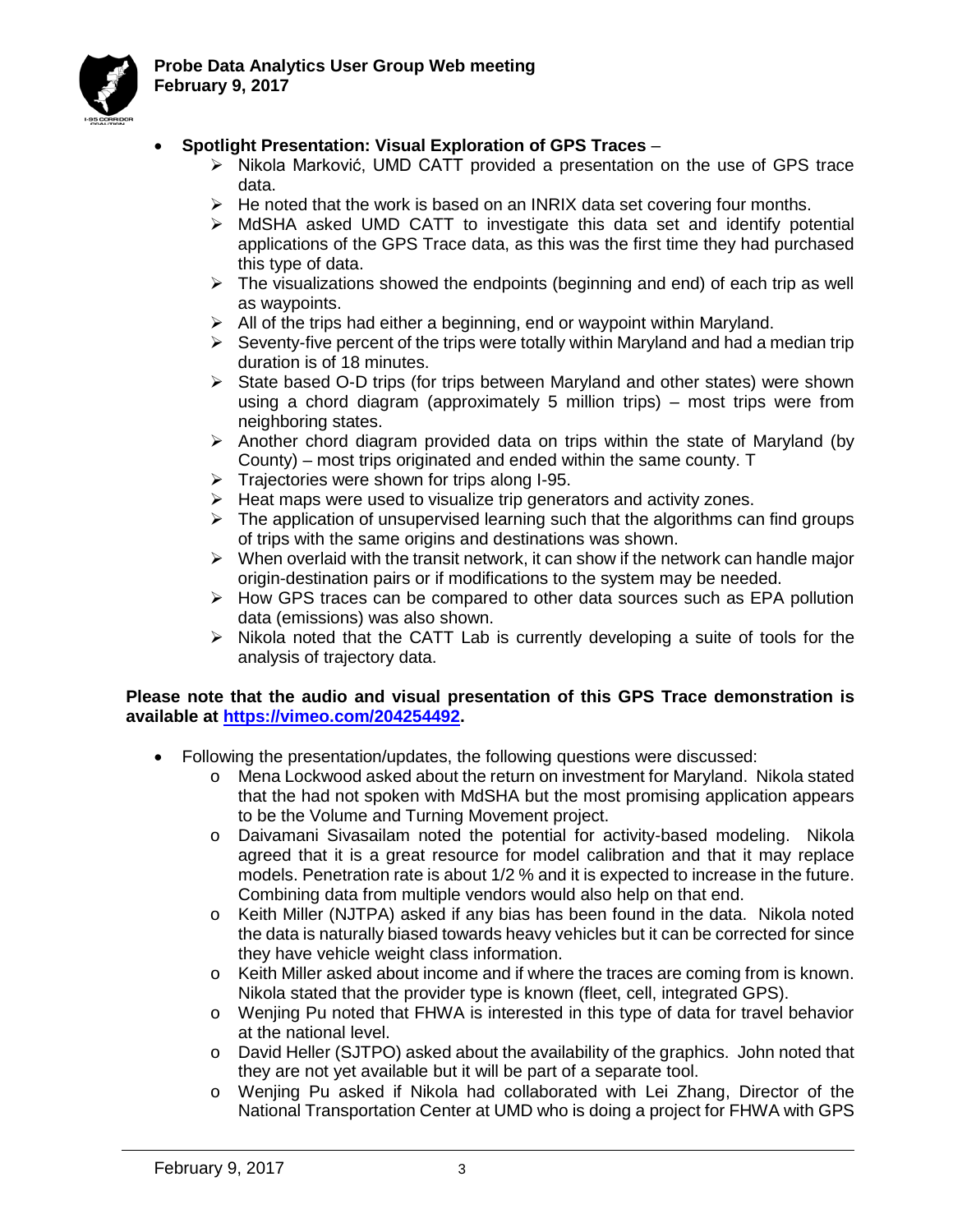

traces within a metropolitan area. Nikola has not collaborated with Lei Zhang, but John will follow up to see if someone else has done so

- o Denise Markow noted that freight may need to be included in this effort/discussion.
- o Wenjing asked if the INRIX O-D data includes freight and passenger vehicles. Nikola noted that information on vehicle weight classes is available.
- o Patrick Zilliacus (MWCOG) asked if intercity buses are separated from the other large vehicles. Nikola stated that they are not but the GPS traces could be overlaid with other data in the future (e.g., weigh-in-motion systems) to potentially extract this information.
- o Wenjing Pu shared a link for bus data:
	- o <https://www.fhwa.dot.gov/policyinformation/analysisframework/03.cfm>

**Agency Input Session** – Jesse Buerk asked participants for any questions or issues. Greg Jordan noted that Skycomp is doing a validation of the INRIX O-D product and asked that anyone interested contact him (gjordan1@umd.edu).

**Wrap Up** – Denise Markow thanked the users for participating and noted that O-D data is coming! She also asked users to complete an on-line survey regarding this Probe Data Analytics User Group meeting and plans for subsequent meetings (link to be provided in the follow-up email). She noted that the next Probe Data Analytics User Group meeting is scheduled for Thursday, May 11, 2017 (10:30am – 12:00pm).

### **ACTION ITEMS**:

| #              | <b>Action Item</b>                                                                                                                                                                                                                | Whom                            | <b>Status</b>                          |
|----------------|-----------------------------------------------------------------------------------------------------------------------------------------------------------------------------------------------------------------------------------|---------------------------------|----------------------------------------|
|                | O-D Data Analytics - The CATT Lab is looking to form a<br>Focus Group to help refine development and prioritization of<br>additional use-cases and features. Interested Users should<br>contact John Allen (jallen 35 @ umd.edu). | <b>PDA Users</b>                |                                        |
| $\overline{2}$ | Complete on-line survey regarding this Probe Data<br>Analytics User Group meeting and plans for subsequent<br>meetings.                                                                                                           | Participants<br>and<br>Invitees | To be<br>conducted in<br>February 2017 |
| 3              | Check with Lei Zhang, Director of the NTC at UMD to see if<br>there has been any collaboration with their FHWA project<br>on GPS traces within a metropolitan area.                                                               | John Allen                      |                                        |